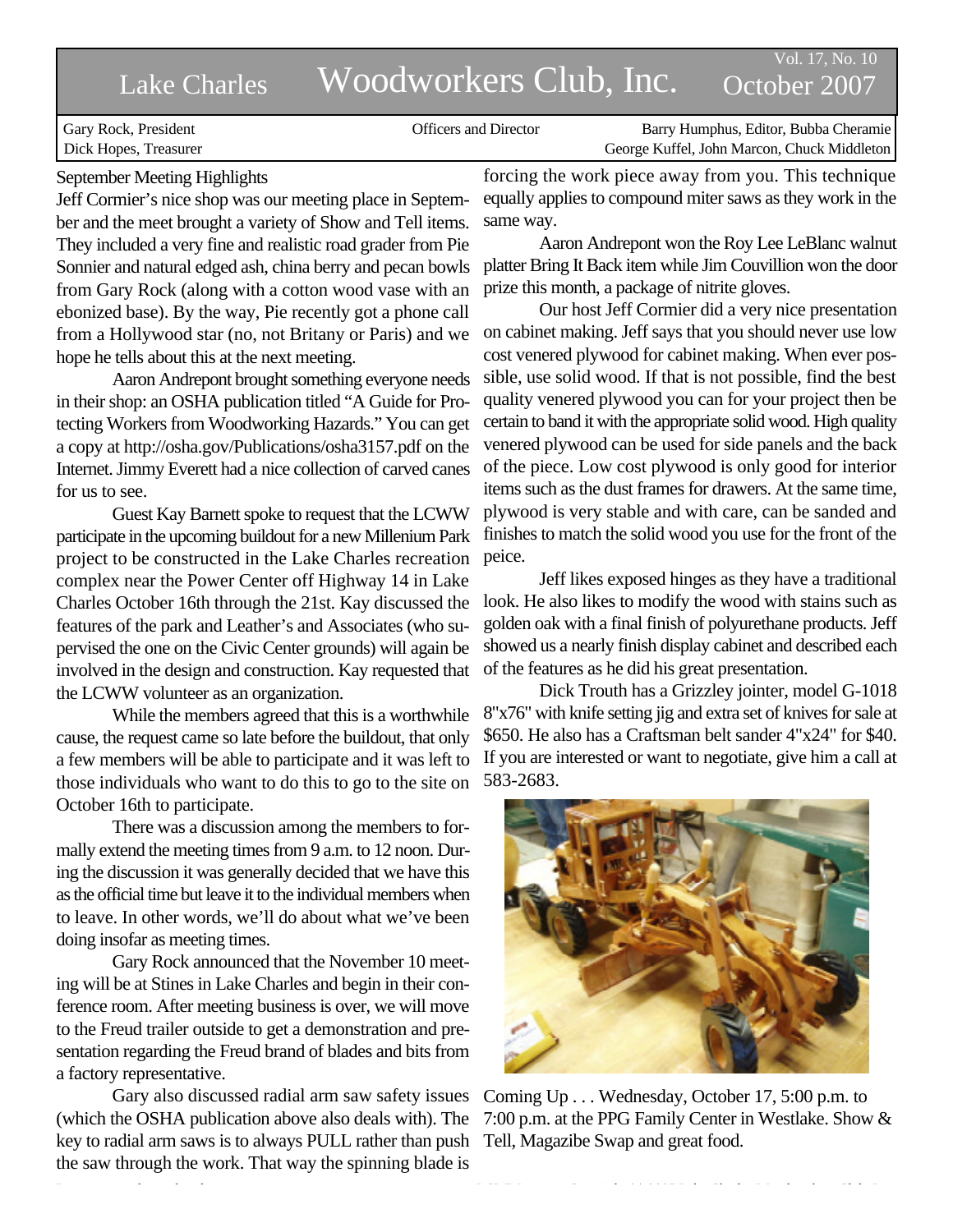10 Types of Hammers: Which One Is Right For You? On your next project, will you be using the right hammer for the job?

Hammers come in many different shapes and forms. Using the wrong hammer can make a project go sour real quick. It's a good idea to know what hammers are available and when to use them.

Save yourself some time and be sure to use the right one.

Sledgehammer: One of the big daddy's of the hammer family. This hammer is probably the biggest hammer you'll use. This hammer is mainly used on outdoor projects. These hammers are designed to deliver heavy force. To this hammer, you're going to need some strength and good aim. Toes and fast moving sledgehammers do not make a good mix! There are smaller hand sized sledgehammer's available as well.

Mason's Hammer: Great for working on brick, concrete or mortar. This hammer is often used for cutting and setting brick. It can be used as a hammer or a chisel when laying brick.

Mallets: Mallets are a great hammer to use when restraint is needed. These hammers are also a good replacement for steel hammers when concerned about marring a surface and are preferred for driving chisels and for woodworking. The heads or mallets can be made of different materials, usually wooden, rubber or plastic.

Deadblow: Another good hammer to use when concerned about marring a surface. The deadblow is designed to reduce and eliminate bouncing on contact. Most deadblows are made of plastic. Modern deadblow hammers sometime used lead shot in a viscous fluid inside the head.

Framing Hammer: A long handled hammer normally used by carpenters to frame houses. It has a milled face to reduce slipping off nails on contact. You can find smooth faced framing hammers as well which are often used for decking. A framing hammer is fairly heavy to drive nails easier.

Claw Hammer: Very similar to a framing hammer but is much lighter. This hammer is a toolbox must and is more of a general use hammer. When using a claw hammer try and grip the base of the handle rather than the head. This will give you more accuracy and leverage.

Tack Hammer: Designed mainly to use on nailing tacks. This hammer is usually small in size and fairly light, about 5 Oz. Most tack hammers are magnetized to pick up tacks that have fallen.

Ball Peen Hammer: This hammer is mainly used for cold chisels and forming metal. As it's name describes, it has one side with a ball on it and one side with a smooth face. There are many different sizes of ball peen hammers to choose from.

Roofing Hammer: This hammer is really a job specific tool. The face is always milled, often square, and the peen will be either a standard sharp hatchet for trimming cedar shingles or equipped with a tiny razor blade for cutting asphalt shingles.

Drywall Hammer: Used to install drywall. It has a pronounced mushroom shape to the face and an odd, dull hatchetshaped peen. The peen's flat shape helps somewhat when beating nails inside corners. The head of the drywall hammer is angled upward for extra reach. The face is lightly milled and sometimes also truncated across the very top of the head for driving nails near the ceiling.

Always wear safety glasses when hammering as broken pieces of nails can become dangerous shrapnel. It also may not be a bad idea to wear gloves on the first day you work with a new hammer. It can really help prevent getting blisters.

Using a hammer correctly is also very important. Keep the wrist straight and do not bend it as you hammer, i.e., use your elbow as the fulcrum to deliver the blow and not your wrist. Not only will you deliver more precision when striking, you'll also save a trip to the surgeon to correct tunnel carpel syndrome in a few years. *Christian Krohn, woodworkingresources.info, edited by Barry Humphus.*

## Ten Hand Tools We All Need

1. Hammers. Every woodworker should have at least one claw hammer in their tool chest. While it isn't used in the workshop nearly as often as it would be on a construction site, the claw hammer is still a very necessary tool. I would add a small ball peen hammer as they come in handy for those light and controlled taps.

A 20-ounce model is usually considered to be the most versatile, heavy enough to drive large nails and yet limber enough to be able to extract bent and broken fasteners with relative ease. Because pulling nails puts a lot of strain on the handle, if you expect to need to extract a lot of nails, look for a hammer with a fiberglass or steel handle. Make sure it includes a comfortable vinyl or rubber grip that feels good in your hand.

If you don't anticipate the need to pull a lot of nails, a traditional adze-eye hammer with a hickory handle should be sufficient. The hickory will absorb a lot of vibration from driving nails, reducing the stress on the hand and wrist.

There are typically two types of heads, either a finishhead or a "waffle-head." A finish-head hammer is the most common, with a smooth, slightly rounded striking surface on the head of the hammer, whereas a waffle-head has cross-hatch grooves on the head. This type of hammer is usually much heavier and is used for driving a lot of nails in framing situations where the finished-look of the wood is not a concern. A waffle-head hammer will leave a very distinct mark on the stock.

2. 6" Speed Square. A speed square is a triangular-shaped measuring tool designed for making square marks or angles on stock. Speed squares are usually available in 6 and 12-inch models, but the sixinch model is far more common.

The speed square has three major functions. Most often, it is used for making square marks on a piece of stock. They work well when one needs to make a square cut on something like a 2x4.

Second, a speed square has markings making it easy to determine an approximate angle of a mark or cut. Simply place the square corner of the speed square at the point where the angle meets the long axis of the stock and check the angle based on the marks on the speed square. The instruction booklet that comes with the square shows precisely how to do this.

Finally, a speed square allows the user to mark angles in a similar manner to the method for determining an existing angle. One final bit of advice: Speed squares are typically available in either aluminum or plastic models. Choose the aluminum, as they're practically indestructible. The plastic ones are a bit cheaper, but they won't last nearly as long.

3. 25' Retractable Tape Measure. A retractable tape measure is the one measuring tool that every woodworker should have. There are certain features that you should look for when choosing a tape measure.

The most popular length is 25-foot, although 16-foot and 30-foot are popular size, and includes both standard (imperial) and metric markings. The unit you choose should have a locking mechanism that will allow you to pull out the length of tape you need and then lock the unit so that it won't retract until unlocked.

Also notice that the hook at the end of the tape should be slightly loose on its rivets, which is by design. This allows the

Page 2 Lake Charles Woodworkers Club, Inc.